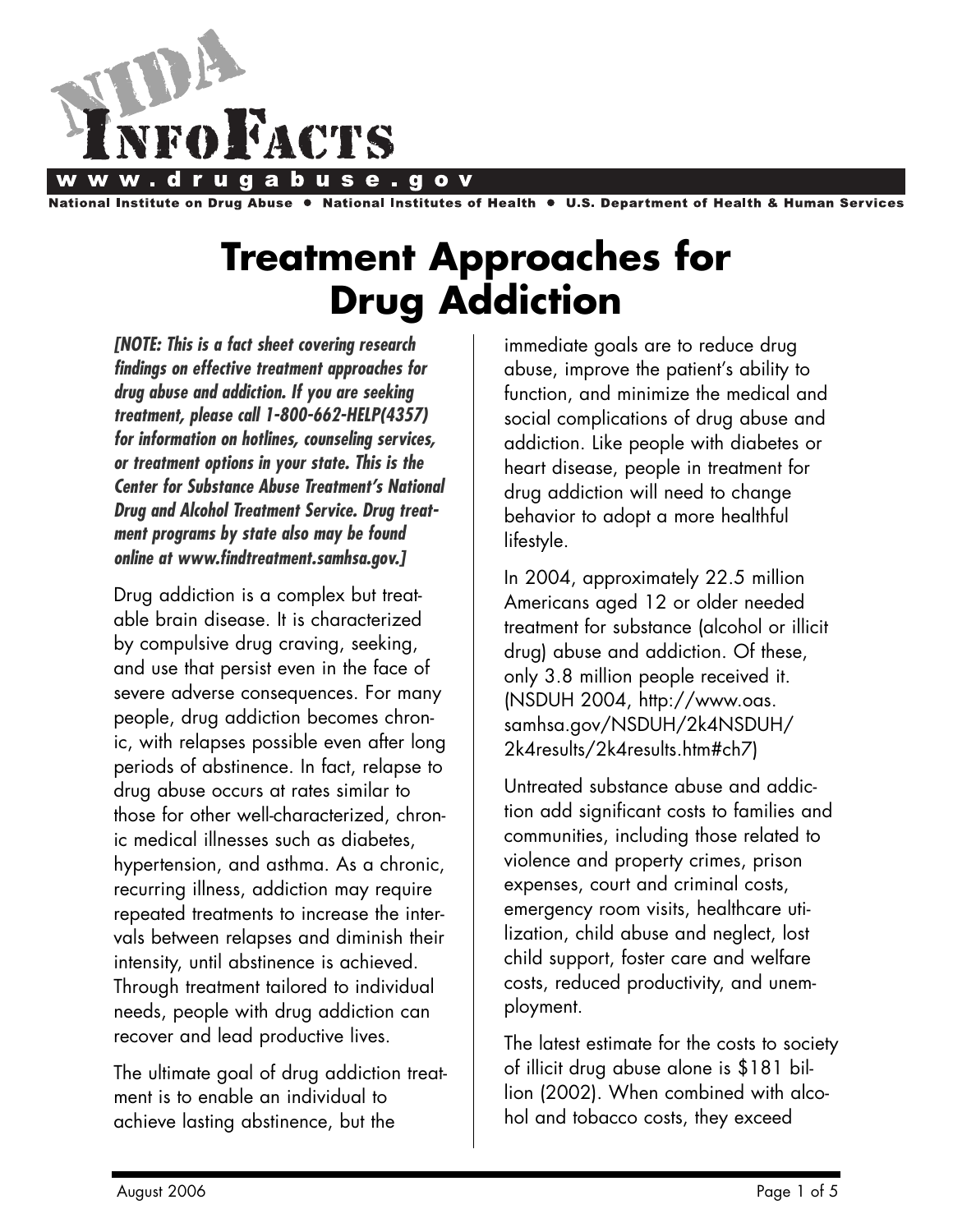

\$500 billion including healthcare, criminal justice, and lost productivity. Successful drug abuse treatment can help reduce this cost; crime; and the spread of HIV/AIDS, hepatitis, and other infectious diseases. It is estimated that for every dollar spent on addiction treatment programs, there is a \$4 to \$7 reduction in the cost of drug-related crimes. With some outpatient programs, total savings can exceed costs by a ratio of 12:1.

### *Basis for Effective Treatment* ———

Scientific research since the mid-1970s shows that treatment can help many people change destructive behaviors, avoid relapse, and successfully remove themselves from a life of substance abuse and addiction. Recovery from drug addiction is a long-term process and frequently requires multiple episodes of treatment. Based on this research, key principles have been identified that should form the basis of any effective treatment program:

- No single treatment is appropriate for all individuals.
- Treatment needs to be readily available.
- Effective treatment attends to multiple needs of the individual, not just his or her drug addiction.
- An individual's treatment and services plan must be assessed often and

modified to meet the person's changing needs.

- Remaining in treatment for an adequate period of time is critical for treatment effectiveness.
- Counseling and other behavioral therapies are critical components of virtually all effective treatments for addiction.
- For certain types of disorders, medications are an important element of treatment, especially when combined with counseling and other behavioral therapies.
- Addicted or drug-abusing individuals with coexisting mental disorders should have both disorders treated in an integrated way.
- Medical management of withdrawal syndrome is only the first stage of addiction treatment and by itself does little to change long-term drug use.
- Treatment does not need to be voluntary to be effective.
- Possible drug use during treatment must be monitored continuously.
- Treatment programs should provide assessment for HIV/AIDS, hepatitis B and C, tuberculosis, and other infectious diseases, and should provide counseling to help patients modify or change behaviors that place themselves or others at risk of infection.
- As is the case with other chronic, relapsing diseases, recovery from drug addiction can be a long-term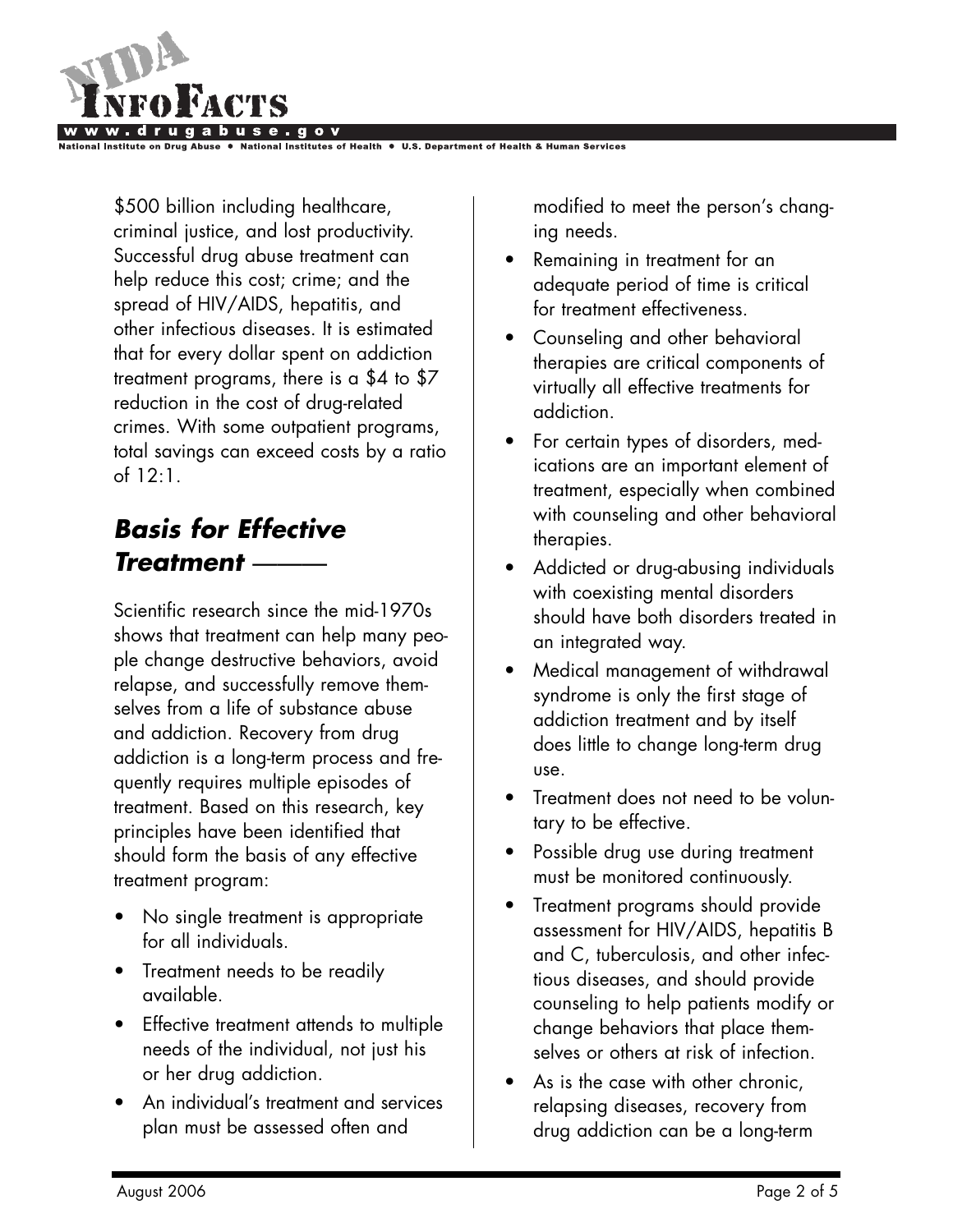

process and typically requires multiple episodes of treatment, including "booster" sessions and other forms of continuing care.

## *Effective Treatment Approaches* ———

Medication and behavioral therapy, alone or in combination, are aspects of an overall therapeutic process that often begins with detoxification, followed by treatment and relapse prevention. Easing withdrawal symptoms can be important in the initiation of treatment; preventing relapse is necessary for maintaining its effects. And sometimes, as with other chronic conditions, episodes of relapse may require a return to prior treatment components. A continuum of care that includes a customized treatment regimen, addressing all aspects of an individual's life, including medical and mental health services, and followup options (e.g., community- or family-based recovery support systems) can be crucial to a person's success in achieving and maintaining a drug-free lifestyle.

**Medications** can be used to help with different aspects of the treatment process.

**Withdrawal:** Medications offer help in suppressing withdrawal symptoms during detoxification. However, medically assisted withdrawal is not in itself "treatment"—it is only the first step in the treatment process. Patients who go through medically assisted withdrawal but do not receive any further treatment show drug abuse patterns similar to those who were never treated.

**Treatment:** Medications can be used to help re-establish normal brain function and to prevent relapse and diminish cravings throughout the treatment process. Currently, we have medications for opioid (heroin, morphine) and tobacco (nicotine) addiction, and are developing others for treating stimulant (cocaine, methamphetamine) and cannabis (marijuana) addiction.

Methadone and buprenorphine, for example, are effective medications for the treatment of opiate addiction. Acting on the same targets in the brain as heroin and morphine, these medications block the drug's effects, suppress withdrawal symptoms, and relieve craving for the drug. This helps patients to disengage from drug-seeking and related criminal behavior and be more receptive to behavioral treatments.

**Buprenorphine:** This is a relatively new and important treatment medication. NIDA-supported basic and clinical research led to the development of buprenorphine (Subutex or, in combination with naloxone, Suboxone), and demonstrated it to be a safe and acceptable addiction treatment. While these products were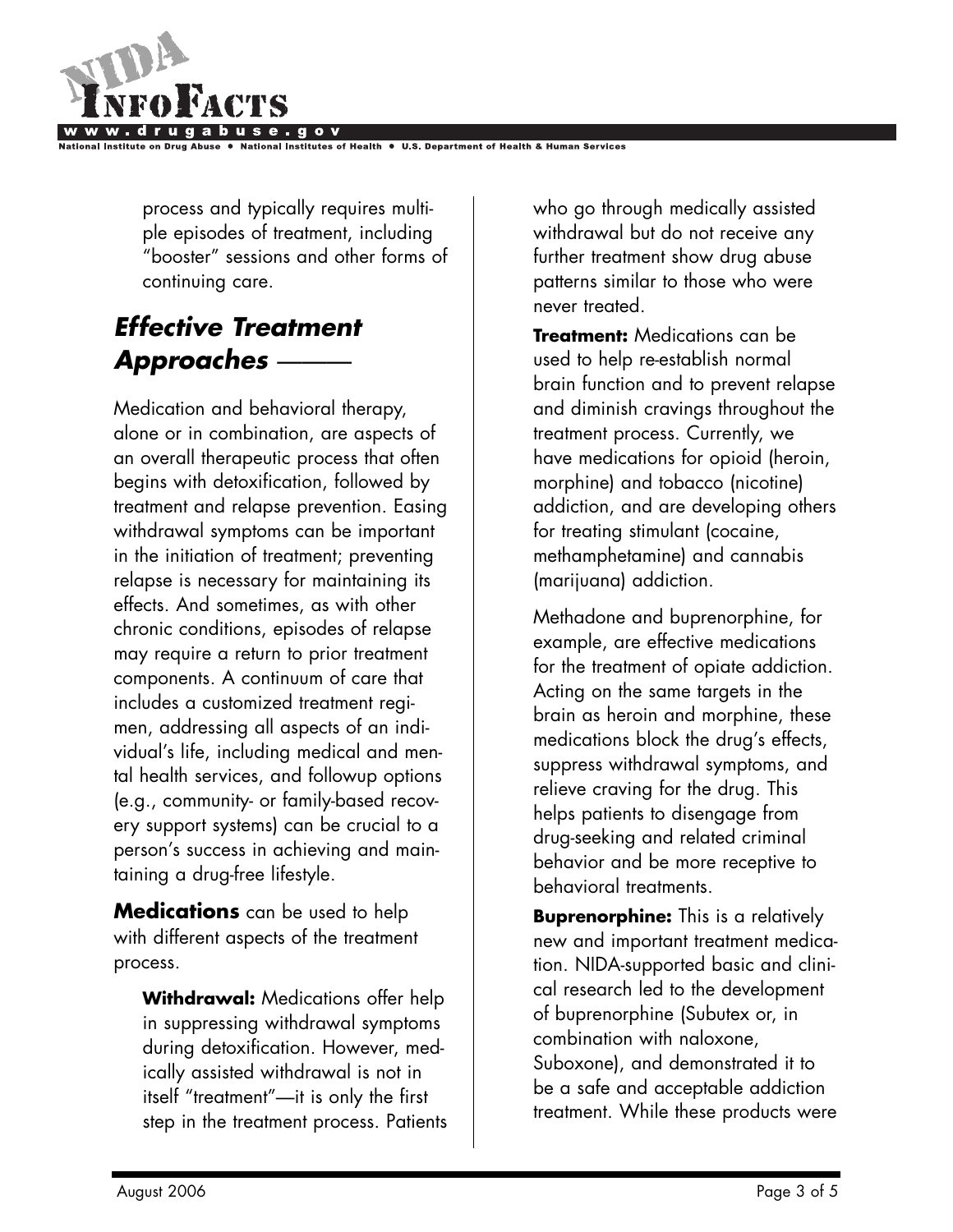

al Institutes of Health

being developed in concert with industry partners, Congress passed the Drug Addiction Treatment Act (DATA 2000), permitting qualified physicians to prescribe narcotic medications (Schedules III to V) for the treatment of opioid addiction. This legislation created a major paradigm shift by allowing access to opiate treatment in a medical setting rather than limiting it to specialized drug treatment clinics. To date, nearly 10,000 physicians have taken the training needed to prescribe these two medications, and nearly 7,000 have registered as potential providers.

**Behavioral Treatments** help patients engage in the treatment process, modify their attitudes and behaviors related to drug abuse, and increase healthy life skills. Behavioral treatments can also enhance the effectiveness of medications and help people stay in treatment longer.

### **Outpatient behavioral treatment**

encompasses a wide variety of programs for patients who visit a clinic at regular intervals. Most of the programs involve individual or group drug counseling. Some programs also offer other forms of behavioral treatment such as:

*Cognitive Behavioral Therapy,* which seeks to help patients recognize, avoid, and cope with the situations in which they are most likely to abuse drugs.

*Multidimensional Family Therapy,* which addresses a range of influences on the drug abuse patterns of adolescents and is designed for them and their families.

*Motivational Interviewing,* which capitalizes on the readiness of individuals to change their behavior and enter treatment.

*Motivational Incentives (contingency management)*, which uses positive reinforcement to encourage abstinence from drugs.

**Residential treatment** programs can also be very effective, especially for those with more severe problems. For example, therapeutic communities (TCs) are highly structured programs in which patients remain at a residence, typically for 6 to 12 months. Patients in TCs may include those with relatively long histories of drug addiction, involvement in serious criminal activities, and seriously impaired social functioning. TCs are now also being designed to accommodate the needs of women who are pregnant or have children. The focus of the TC is on the re-socialization of the patient to a drug-free, crime-free lifestyle.

**Treatment within the criminal justice system** can succeed in preventing an offender's return to criminal behavior, particularly when treatment continues as the person transitions back into the community. Studies show that treatment does not need to be voluntary to be effective. Research from the